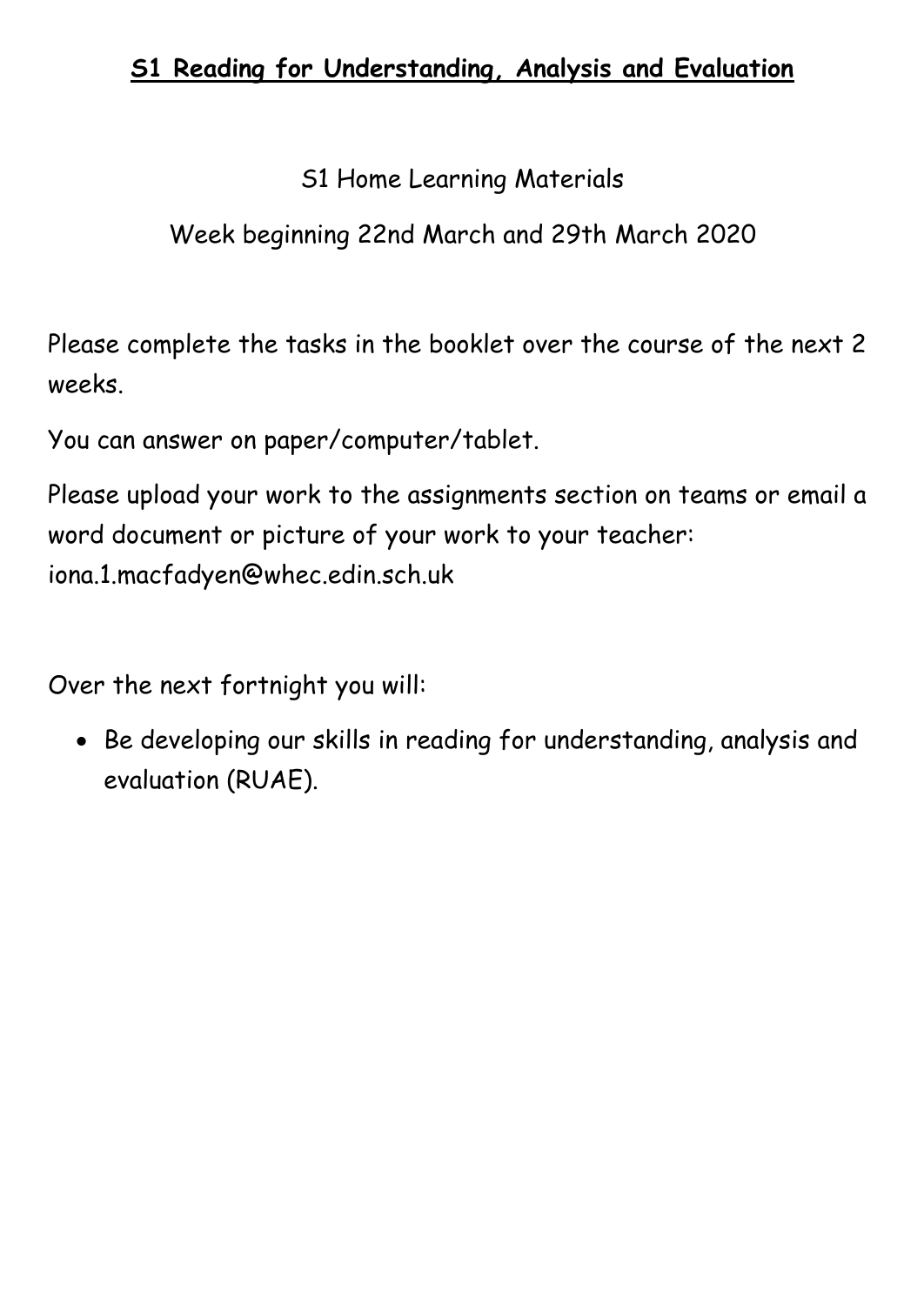# **Task 1 – Vocabulary**

Expand our vocabulary.

A) Write down the proper definition for each of the following words. Do not write

what you think they mean – you must look them up!

You should use a dictionary or online dictionary to look up the definition.

B) For each new word, try to write a sentence using it correctly.

- 1. Melancholy
- 2. Tepid
- 3. Startle
- 4. Stride
- 5. Glance
- 6. Unreadable
- 7. Exclaim
- 8. Leap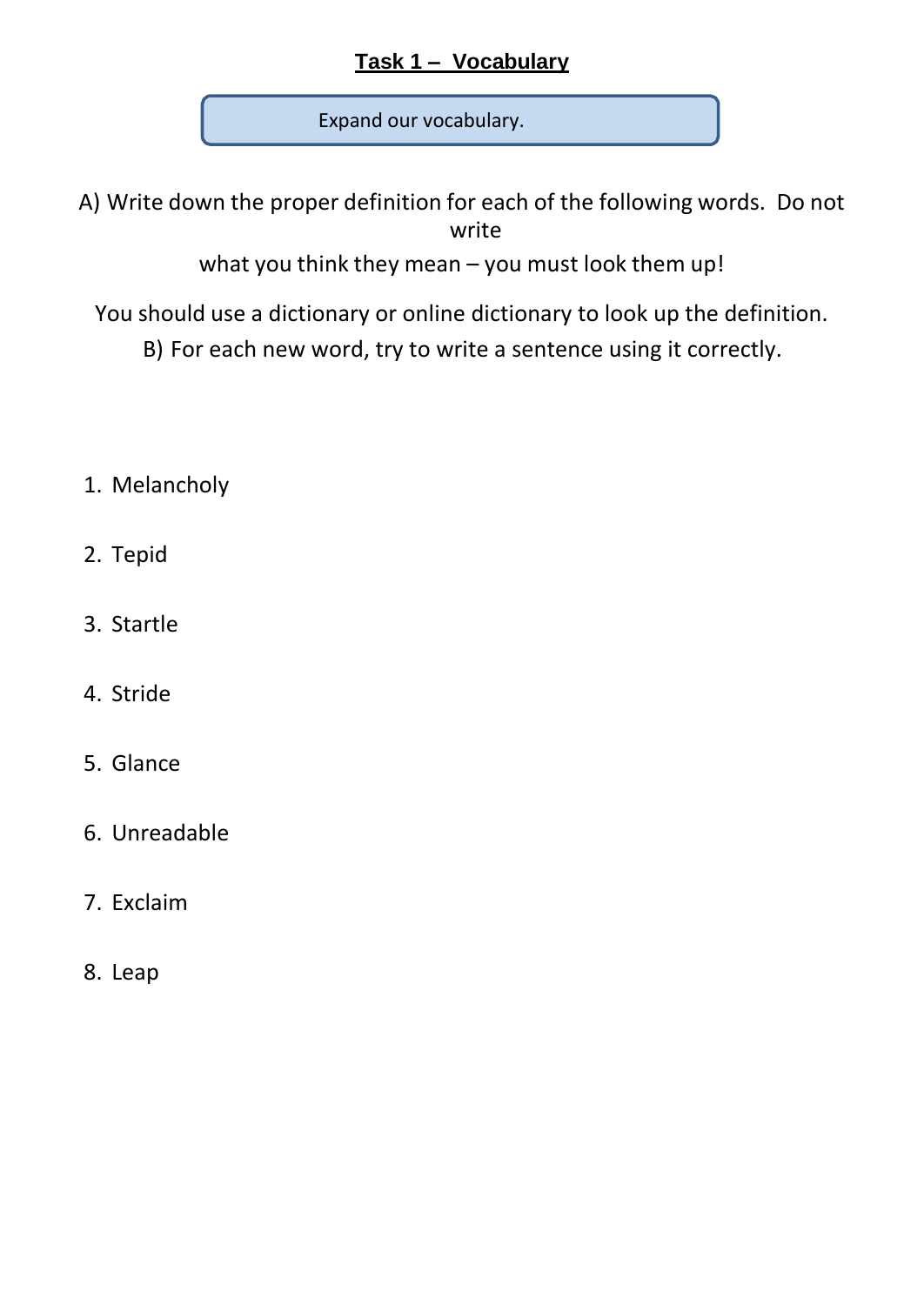#### **Task 2 – Language Skills**

#### **Alliteration**

Explain how a writer uses language for effect.

Alliteration is when two or more words, which are close together, start with the same letter or sound.

e.g. wild, windy, weather

It creates a sound effect which is very catchy and memorable.

Think of a word to go in each gap to continue the alliteration:

1. David's dog \_\_\_\_\_\_ dirty water down by the dam.

2. Even elephants enjoy\_\_\_\_\_\_\_eggs every day.

3. My \_\_\_\_\_\_ foolishly forgot to take the first photo in France.

4. The gentle giant jumped with  $\qquad \qquad$ .

- 5. Looks like lions \_\_\_\_\_\_ to hunt.
- 6. Mike's mother makes a mouthwatering pie.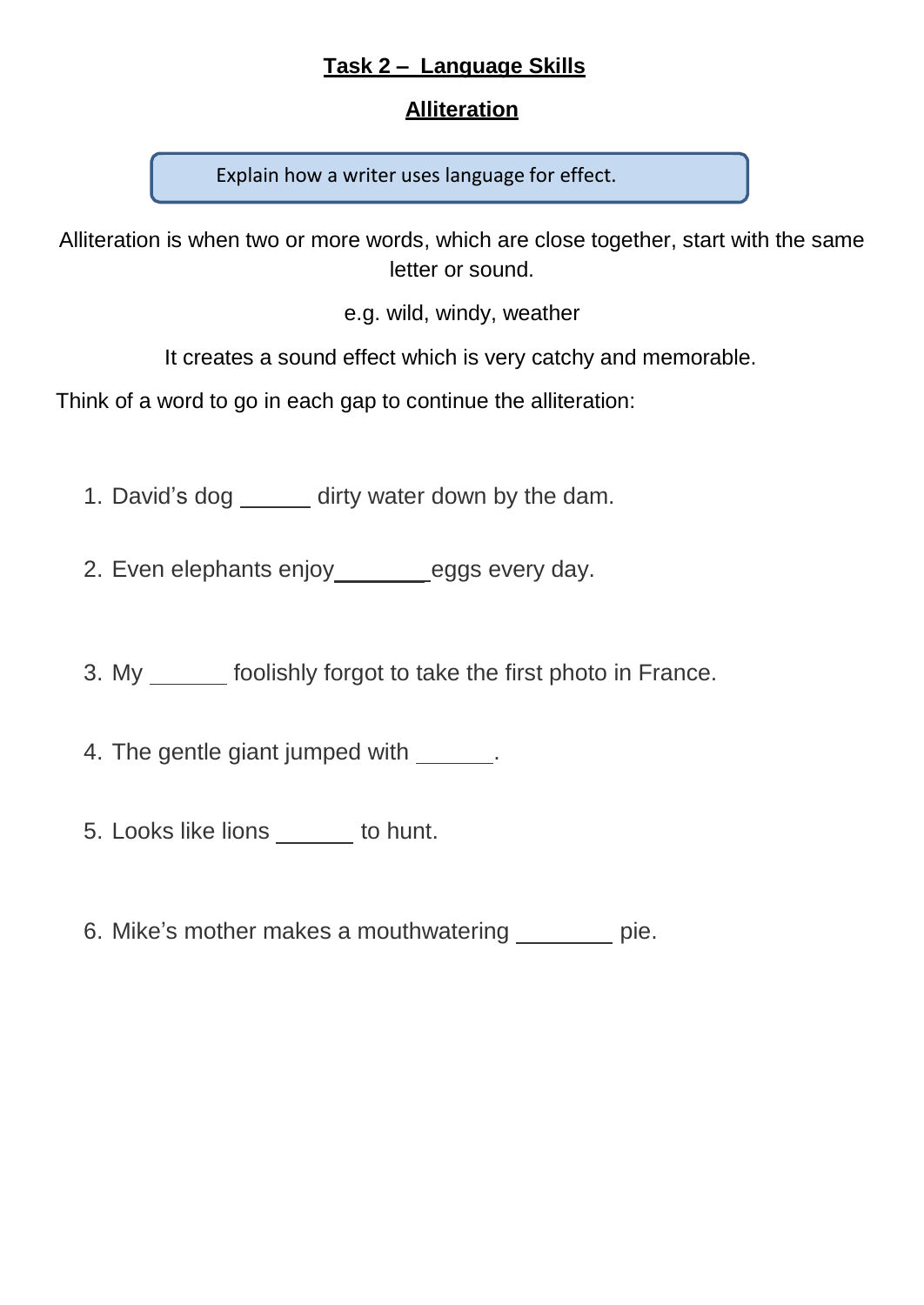# **Task 3 - Reading for Understanding and Analysis**

#### **Velvet**



Comment on how a writer uses language for effect.

A melancholy miaow came from inside the box and Paige felt tepid tears fill her eyes. The thought of Velvet being sent away was just too dreadful to bear. Poor Velvet would be startled and confused if Mrs Stark took her to an animal rescue place. Mrs Stark ignored her. "Miss Linnet will be pleased when I tell her I've finally rounded up this stray," she said. Then she sneezed. "Atishoo!" She picked up the box and strode towards the door.

Paige, Shannon and Summer followed Mrs Stark all the way to the head teacher's office. Miss Linnet glanced from the cat box to Paige and her friends, and then back to Mrs Stark. "Yes I've been aware of the kitten," she said, her face unreadable.

Miss Linnet held up a hand for silence. "Is the kitten in there?" she asked, indicating the box. "Yes," Mrs Stark said, lifting the lid. "It's right…Oh!" She gave a cry of surprise. "It's gone!" she exclaimed.

Paige felt her heart leap in desperate delight. Clever Velvet had escaped!

(From *Charm Hall* by Tabitha Black)

*HINT: the work you have done so far will help you!*

- 1. What technique does the writer use in the first sentence to make it an effective opening? Explain what technique is used and why it is effective.
- 2. Explain, using your own words, why Paige is upset.
- 3. How does the writer's use of word choice in the opening paragraph show the kitten is feeling sad? (Remember to quote the word and explain what it suggests.)
- 4. Explain, using your own words, why Paige is excited in the final paragraph.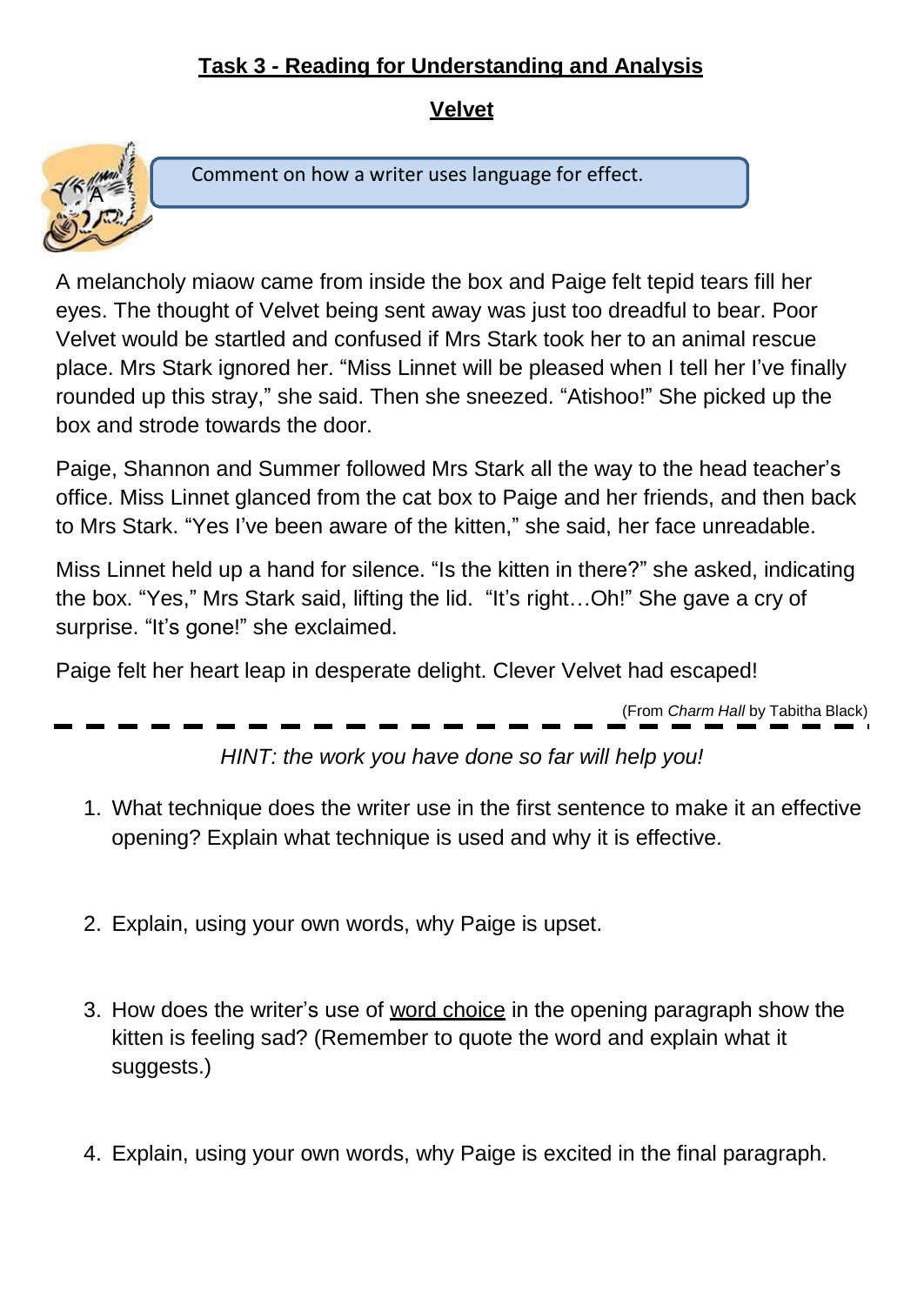# **Task 4 – Vocabulary**

Expand our vocabulary.

A) Write down the proper definition for each of the following words. Do not write what you think they mean – you must look them up!

You should use a dictionary or online dictionary to look up the definition.

B) For each new word, try to write a sentence using it correctly.

- 1. Assumed
- 2. Extremely
- 3. Reign
- 4. Monarch
- 5. Merchandise
- 6. Conquer
- 7. Grieve
- 8. Mourning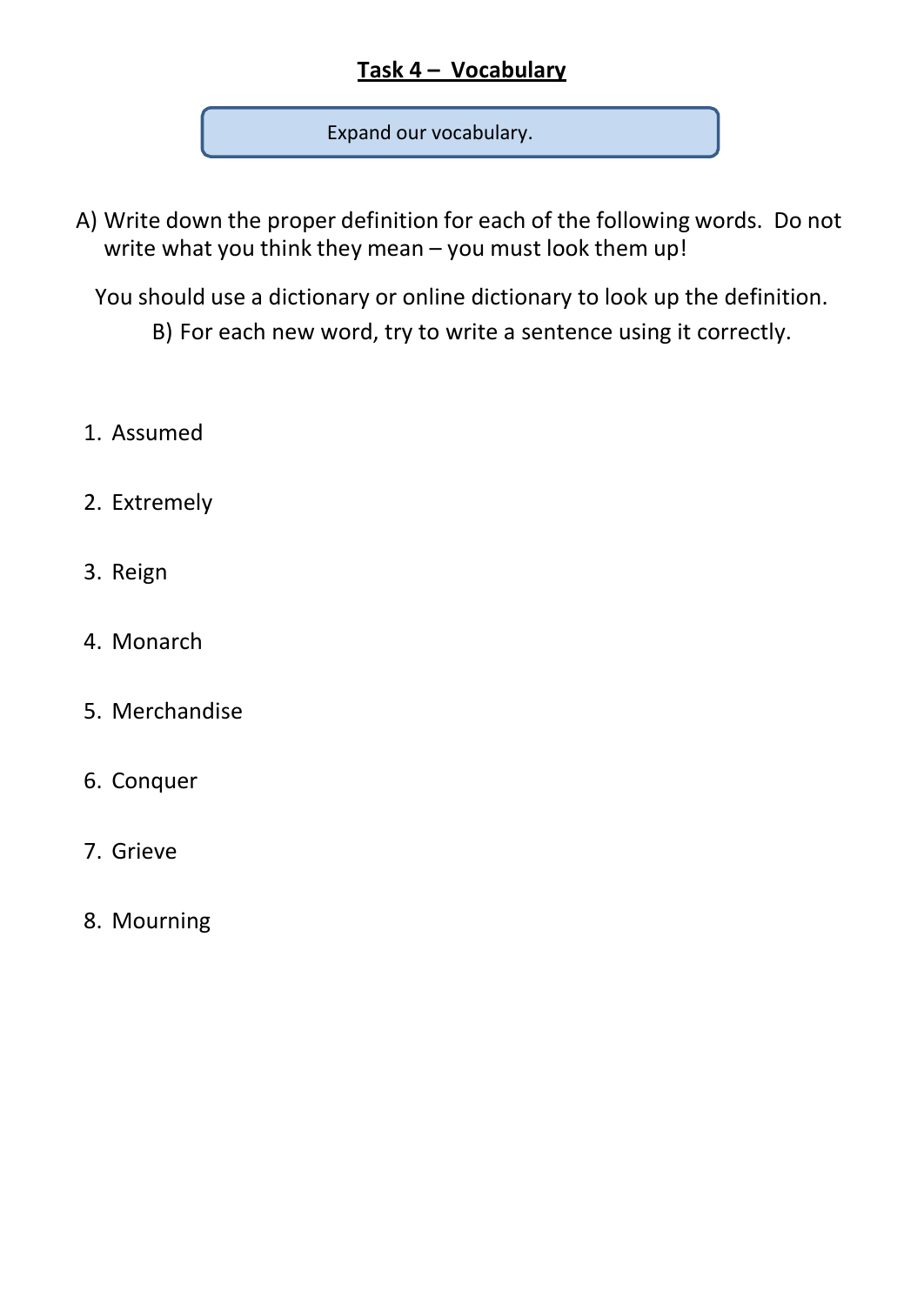#### **Task 5 – Language Skills**

#### **Lists**

Explain how a writer uses language for effect.

Lists are often used in professional writing to highlight how much of something there is.

e.g.

"What a terrible day. It's been raining, I've been very busy, my car broke down and the heel of my shoe broke off!"

A list is used here to show how many awful things happened to make it a terrible day.

Think of a list to add onto the following sentences to emphasise how much of something there is:

1. I've been so busy at school today. I had maths,

2. Our holiday was great. We went to the

3. The war was terrible. Soldiers had to deal with dirt,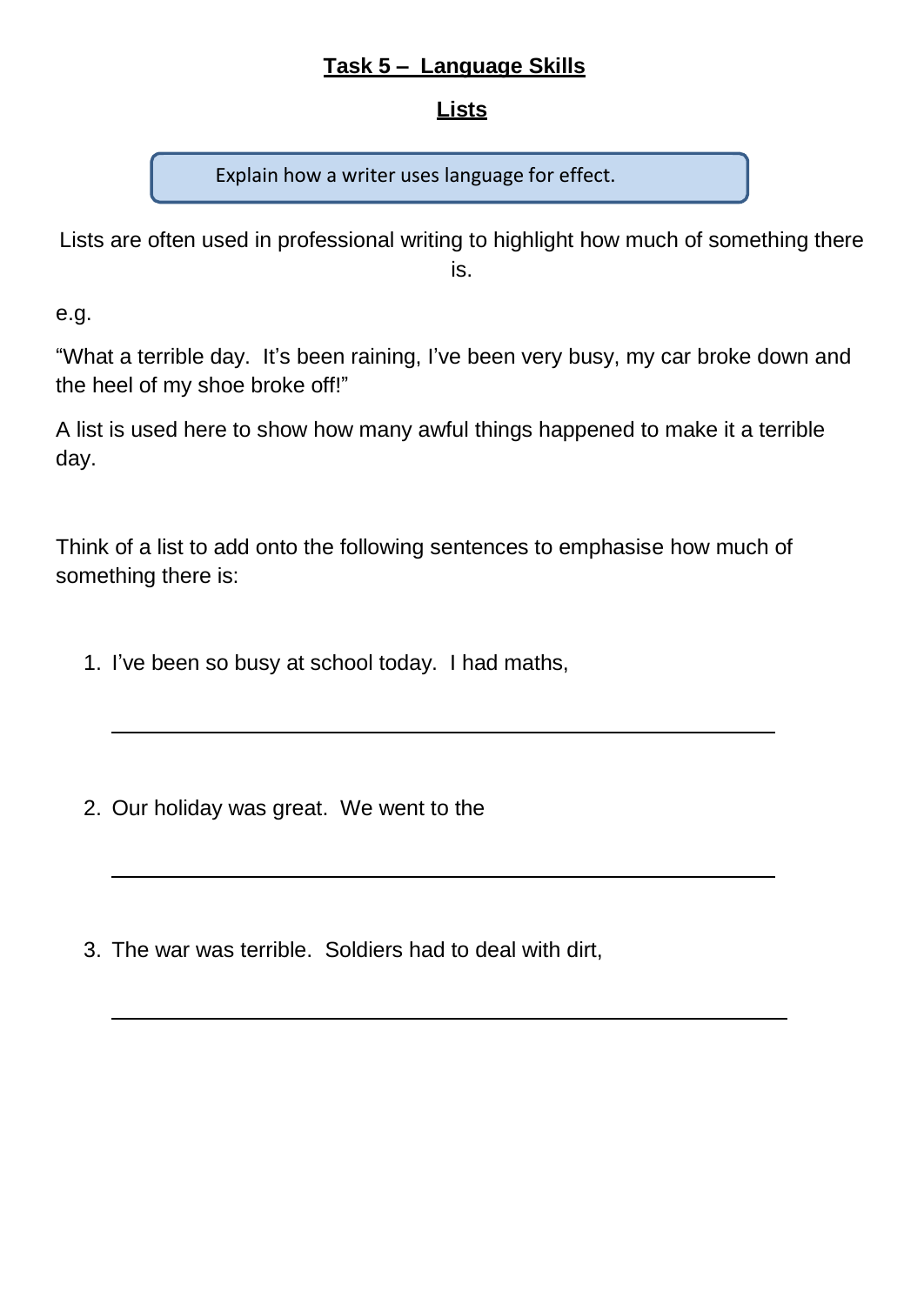# **Task 6 - Reading for Understanding and Analysis**

### **Queen Victoria**



Comment on how a writer uses language for effect.

Victoria was born in 1819 and was only 18 years old when she assumed the throne. She married a German prince called Albert who was her cousin and came from Germany. Victoria had nine children: Victoria, Edward, Alice, Alfred, Helena, Louise, Arthur, Leopold and Beatrice.

Victoria reigned longer than any other British monarch, for a total of 64 years, until her death in 1901. There were many changes in society during this period including the invention of the motor car. Also, during this period the Great Exhibition took place which showed off all the merchandise British workers made to the rest of the world.

During her reign Britain conquered many other countries and took goods from overseas. These included cotton and tea from India and cocoa and gold from Africa. Prince Albert died when he was 42 and Victoria wore black clothes, grieved and went into mourning for the rest of her life.

*HINT: the work you have done so far will help you!*

- 1. Explain, using your own words, what happened to Victoria when she was very young.
- 2. What technique is used in the opening paragraph to emphasise how many children she had?
- 3. How does the writer's use of word choice in the final paragraph show Victoria missed her husband? (Remember to quote the word and comment on what it suggests.)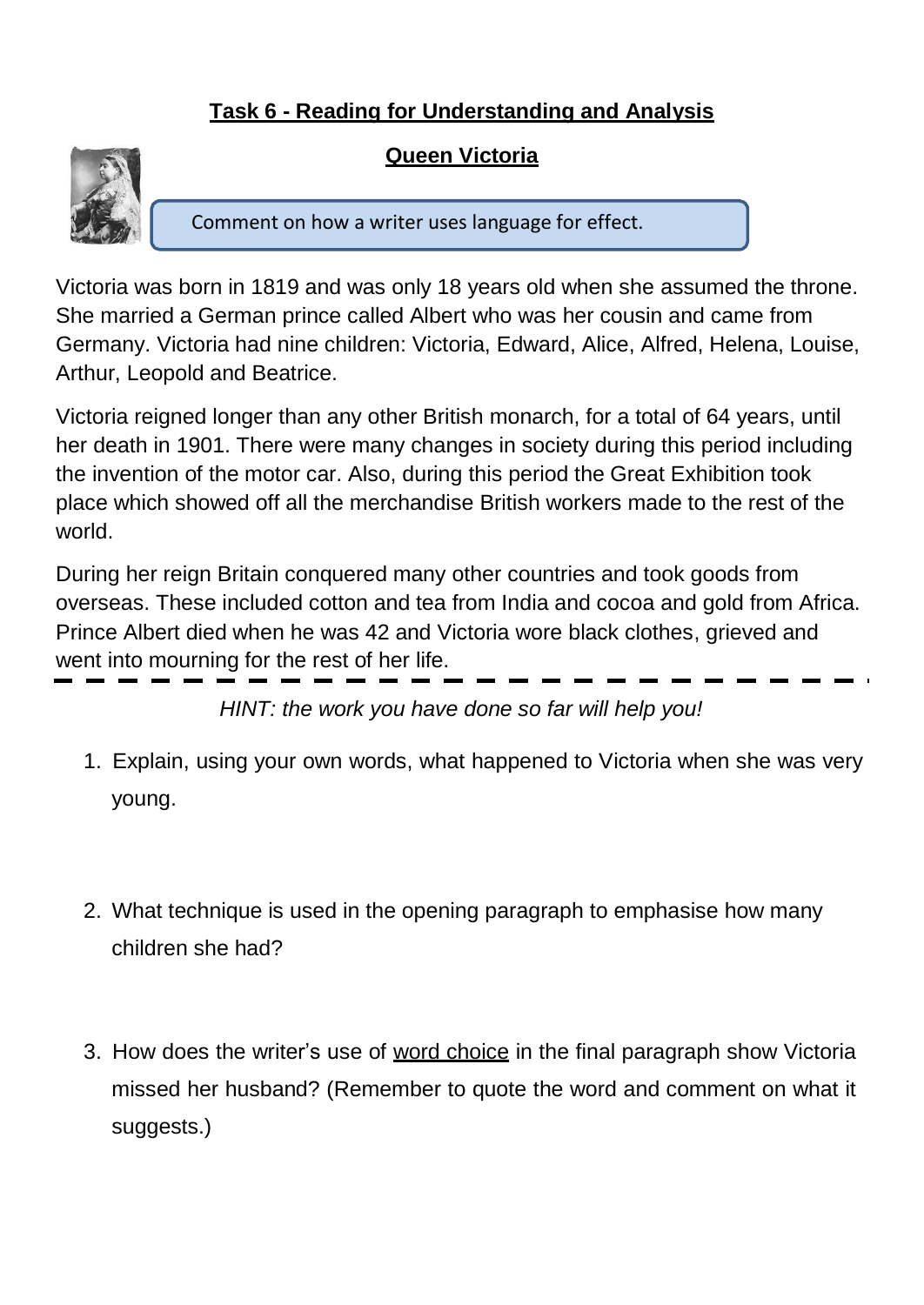# **Task 7 – Vocabulary**

Expand our vocabulary.

- A) Write down the proper definition for each of the following words. Do not write what you think they mean – you must look them up!
	- You should use a dictionary or online dictionary to look up the definition. B)For each new word, try to write a sentence using it correctly.
		- 1. Ruins
		- 2. Halt
		- 3. Haste
		- 4. Exhausted
		- 5. Rigid
		- 6. Observed
		- 7. Survived
		- 8. Hover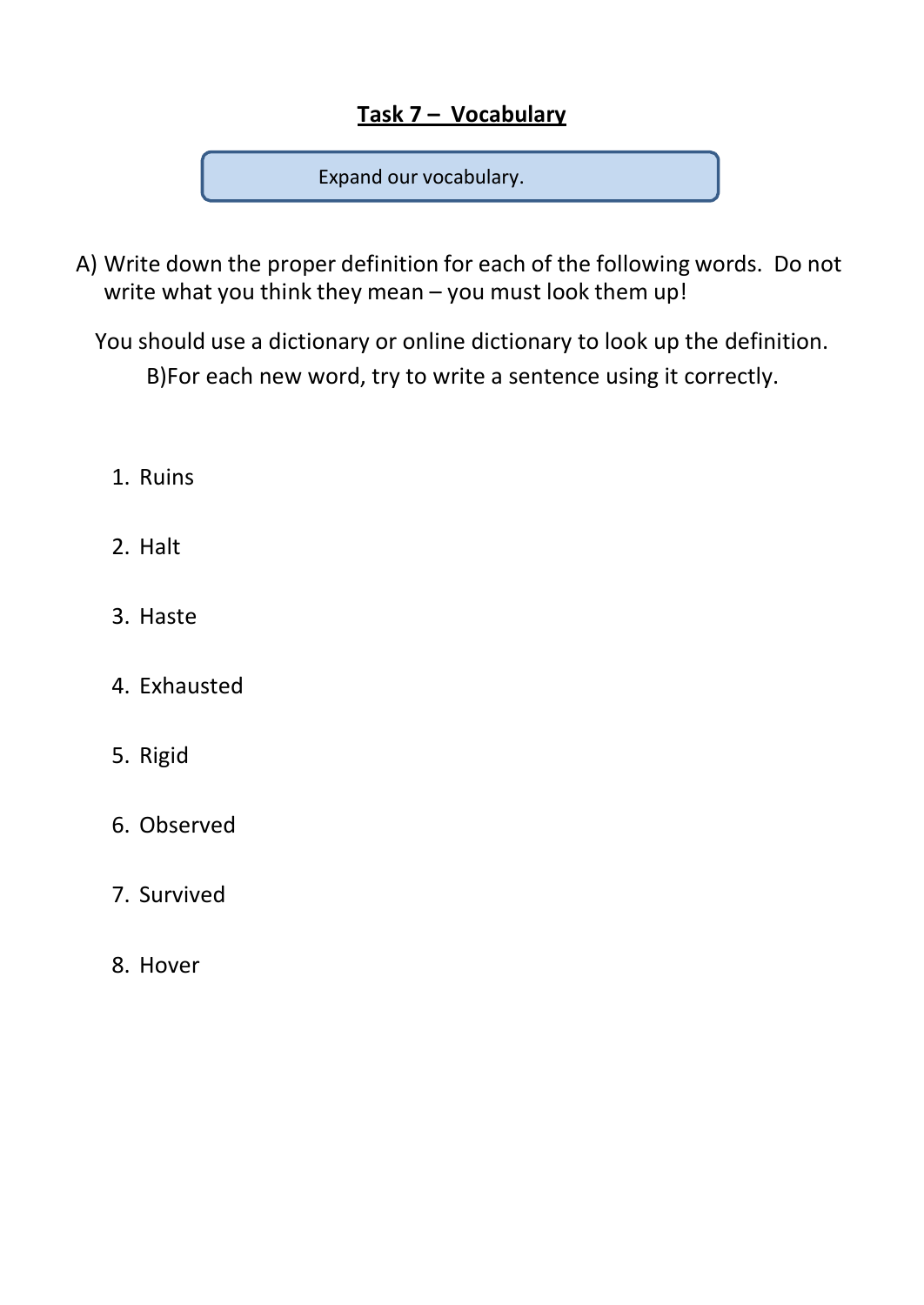#### **Task 8 – Language Skills**

#### **Metaphors**

Explain how a writer uses language for effect.

A metaphor is a way to describe something or someone by saying it is something else.

e.g. Tony is a tower of strength.

Louise is green with envy.

Wayne Rooney is a goal machine.

David was golden.

Match the sentence openers with the correct ending to complete the metaphor:

| The bats | winked from the treasure chest. |
|----------|---------------------------------|
|          |                                 |

A waterfall danced on the cave walls.

The cave were black velvet scarves.

Gold coins was a curtain of glittering, blue silk.

The torchlight is a gloomy prison for the climber.